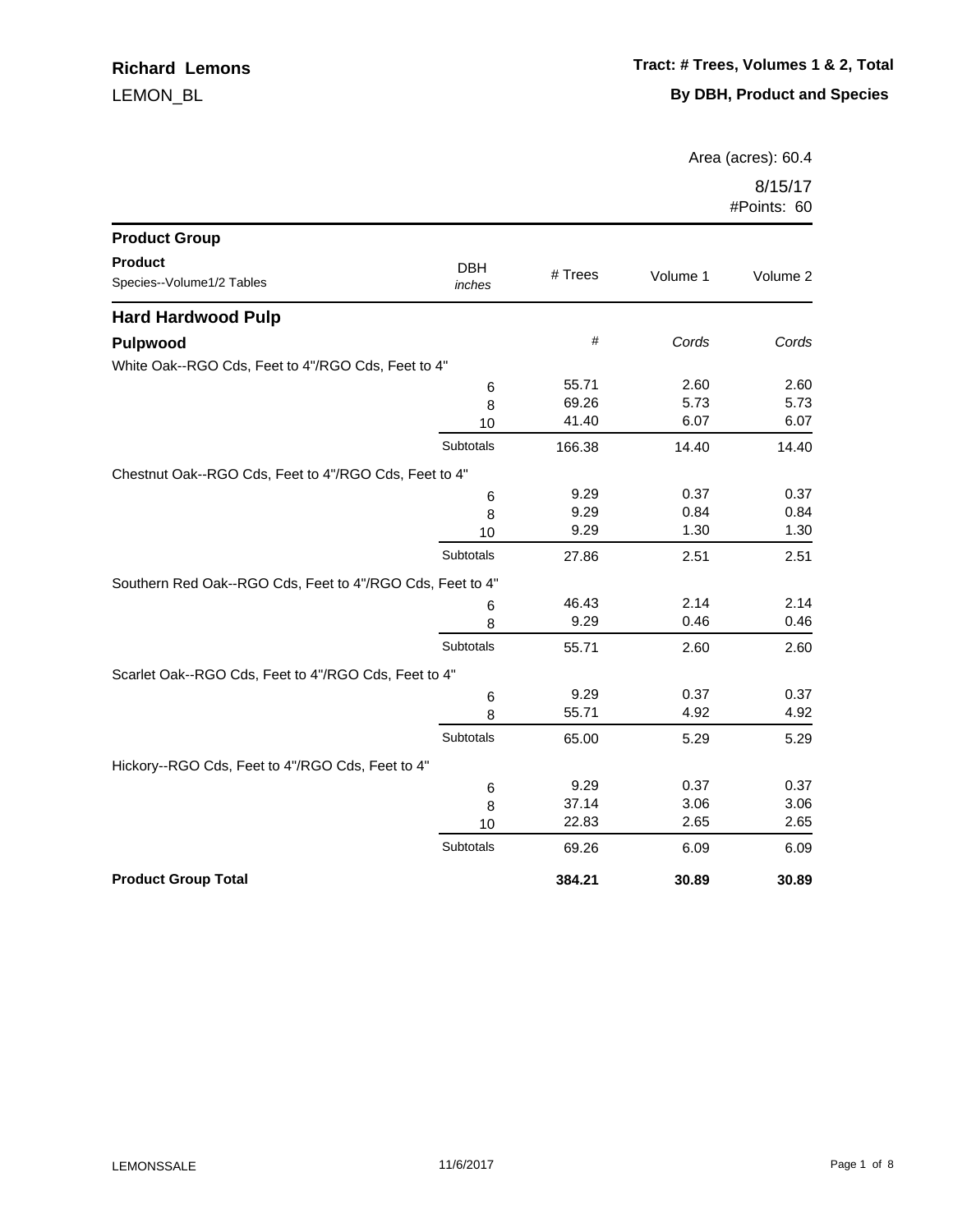|                                             |                      |         |          | Area (acres): 60.4     |
|---------------------------------------------|----------------------|---------|----------|------------------------|
|                                             |                      |         |          | 8/15/17<br>#Points: 60 |
| <b>Product Group</b>                        |                      |         |          |                        |
| <b>Product</b><br>Species--Volume1/2 Tables | <b>DBH</b><br>inches | # Trees | Volume 1 | Volume 2               |
| .                                           |                      |         |          |                        |

## **Hardwood Sawtimber**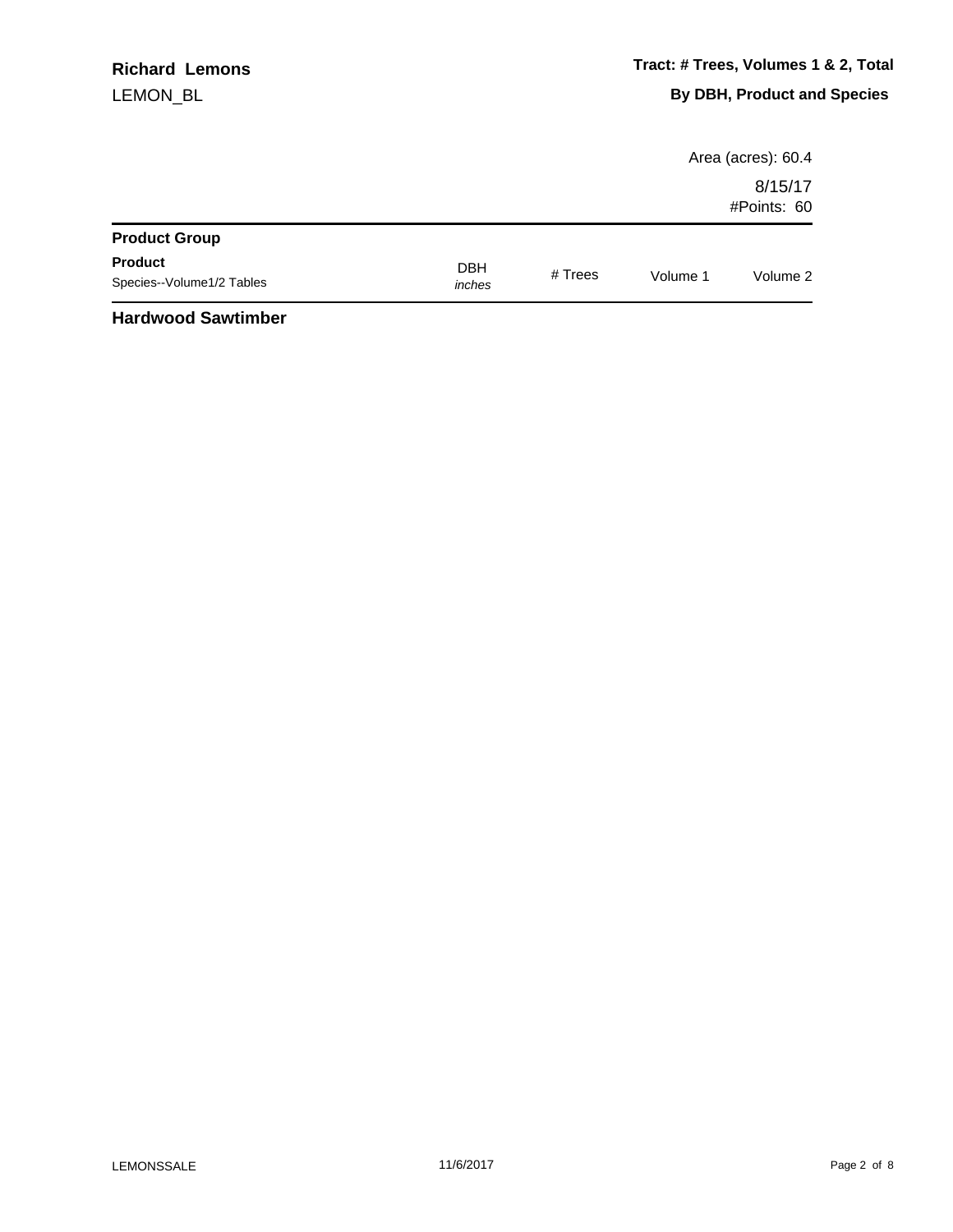| <b>Product Group</b>               |            |         |            |            |
|------------------------------------|------------|---------|------------|------------|
| <b>Product</b>                     | <b>DBH</b> |         |            |            |
| Species--Volume1/2 Tables          | inches     | # Trees | Volume 1   | Volume 2   |
| <b>Hardwood Sawtimber</b>          |            |         |            |            |
| <b>Sawtimber</b>                   |            | $\#$    | <b>MBF</b> | <b>MBF</b> |
| White Oak--Inter76/Scrib78         |            |         |            |            |
|                                    | 12         | 92.09   | 6.74       | 6.01       |
|                                    | 14         | 114.92  | 11.55      | 10.68      |
|                                    | 16         | 27.86   | 4.65       | 4.37       |
|                                    | 18         | 46.43   | 11.32      | 10.68      |
|                                    | 22         | 18.57   | 6.29       | 6.17       |
|                                    | Subtotals  | 299.87  | 40.55      | 37.91      |
| Black Oak--Inter 78/Scrib78        |            |         |            |            |
|                                    | 12         | 13.55   | 0.76       | 0.64       |
|                                    | Subtotals  | 13.55   | 0.76       | 0.64       |
| Southern Red Oak--Inter 78/Scrib78 |            |         |            |            |
|                                    | 12         | 18.57   | 1.37       | 1.13       |
|                                    | 14         | 18.57   | 2.20       | 1.91       |
|                                    | Subtotals  | 37.14   | 3.58       | 3.05       |
| Scarlet Oak--Inter 78/Scrib78      |            |         |            |            |
|                                    | 12         | 9.29    | 0.85       | 0.70       |
|                                    | 14         | 18.57   | 2.20       | 1.91       |
|                                    | 16         | 27.86   | 5.29       | 4.67       |
|                                    | 18         | 9.29    | 2.54       | 2.27       |
|                                    | 20         | 18.57   | 5.98       | 5.45       |
|                                    | 22         | 9.29    | 4.03       | 3.70       |
|                                    | 24         | 9.29    | 4.86       | 4.49       |
|                                    | Subtotals  | 102.14  | 25.76      | 23.19      |
| River Birch--Inter 78/Scrib78      |            |         |            |            |
|                                    | 12         | 49.92   | 3.53       | 2.92       |
|                                    | 14         | 32.12   | 3.74       | 3.25       |
|                                    | 16         | 13.55   | 2.44       | 2.15       |
|                                    | Subtotals  | 95.58   | 9.70       | 8.32       |
| Beech--Inter 78/Scrib78            |            |         |            |            |
|                                    | 12         | 32.12   | 2.38       | 1.96       |
|                                    | 14         | 9.29    | 0.72       | 0.64       |
|                                    | 16         | 18.57   | 2.66       | 2.36       |
|                                    | 22         | 22.83   | 6.62       | 6.07       |
|                                    | Subtotals  | 82.81   | 12.38      | 11.03      |
| Black Walnut--Inter 78/Scrib78     |            |         |            |            |
|                                    | 16         | 13.55   | 2.44       | 2.15       |
|                                    | Subtotals  | 13.55   | 2.44       | 2.15       |
| LEMONSSALE                         | 11/6/2017  |         |            |            |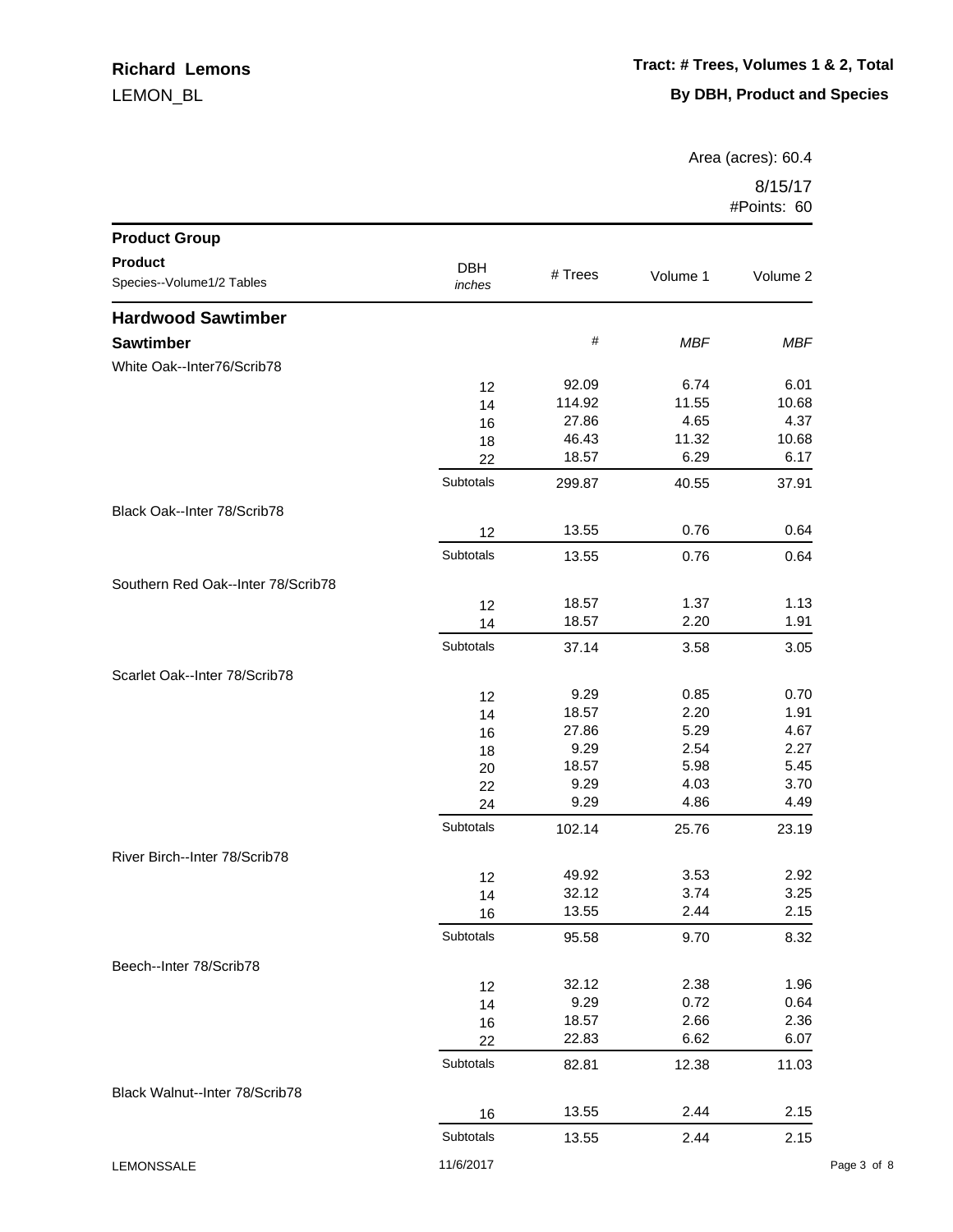| <b>Product Group</b>                                   |            |               |              |              |
|--------------------------------------------------------|------------|---------------|--------------|--------------|
| <b>Product</b>                                         | <b>DBH</b> |               |              |              |
| Species--Volume1/2 Tables                              | inches     | # Trees       | Volume 1     | Volume 2     |
| <b>Hardwood Sawtimber</b>                              |            |               |              |              |
| <b>Sawtimber</b>                                       |            | #             | <b>MBF</b>   | MBF          |
|                                                        |            |               |              |              |
| Sycamore--Inter 78/Scrib78                             |            |               | 0.69         | 0.57         |
|                                                        | 12         | 9.29<br>18.57 | 2.84         | 2.41         |
|                                                        | 14         | 9.29          | 2.92         | 2.60         |
|                                                        | 18         |               |              |              |
|                                                        | Subtotals  | 37.14         | 6.44         | 5.58         |
| Sourwood--Inter 78/Scrib78                             |            |               |              |              |
|                                                        | 12         | 9.29          | 0.52         | 0.44         |
|                                                        | Subtotals  |               |              |              |
|                                                        |            | 9.29          | 0.52         | 0.44         |
| Red Maple--Inter 78/Scrib78                            |            |               |              |              |
|                                                        | 12         | 18.57         | 1.71         | 1.37         |
|                                                        | 14         | 9.29          | 0.72         | 0.64         |
|                                                        | 16         | 9.29          | 1.33         | 1.18         |
|                                                        | 22         | 9.29          | 2.69         | 2.47         |
|                                                        | Subtotals  | 46.43         | 6.45         | 5.65         |
|                                                        |            |               |              |              |
| Yellow Poplar--Inter 78/Scrib78                        |            |               |              |              |
|                                                        | 12         | 231.38        | 21.57        | 17.47        |
|                                                        | 14         | 92.86         | 14.79        | 12.52        |
|                                                        | 16         | 123.44        | 27.53        | 24.16        |
|                                                        | 18         | 142.01        | 41.68        | 37.18        |
|                                                        | 20         | 106.40        | 40.22        | 36.54        |
|                                                        | 22         | 9.29          | 4.64         | 4.25         |
|                                                        | Subtotals  | 705.38        | 150.43       | 132.12       |
|                                                        |            |               |              |              |
| Hickory--Inter 78/Scrib78                              |            |               |              |              |
|                                                        | 12         | 18.57         | 1.54         | 1.26         |
|                                                        | 16         | 18.57<br>9.29 | 2.66<br>2.69 | 2.36<br>2.47 |
|                                                        | 22         |               |              |              |
|                                                        | Subtotals  | 46.43         | 6.89         | 6.09         |
| <b>Product Group Total</b>                             |            | 1,489.30      | 265.90       | 236.17       |
| <b>Pine Pulp</b>                                       |            |               |              |              |
| Pulpwood                                               |            | $\#$          | Cords        | Cords        |
| Virginia Pine--RGO Cds, Feet to 4"/RGO Cds, Feet to 4" |            |               |              |              |
|                                                        |            | 1,354.95      | 63.11        | 63.11        |
|                                                        | 6<br>8     | 440.69        | 44.59        | 44.59        |
|                                                        |            | 37.14         | 5.76         | 5.76         |
|                                                        | 10         |               |              |              |
|                                                        | Subtotals  | 1,832.78      | 113.46       | 113.46       |
| <b>Product Group Total</b>                             |            | 1,832.78      | 113.46       | 113.46       |
| LEMONSSALE                                             | 11/6/2017  |               |              | Page 4 of 8  |
|                                                        |            |               |              |              |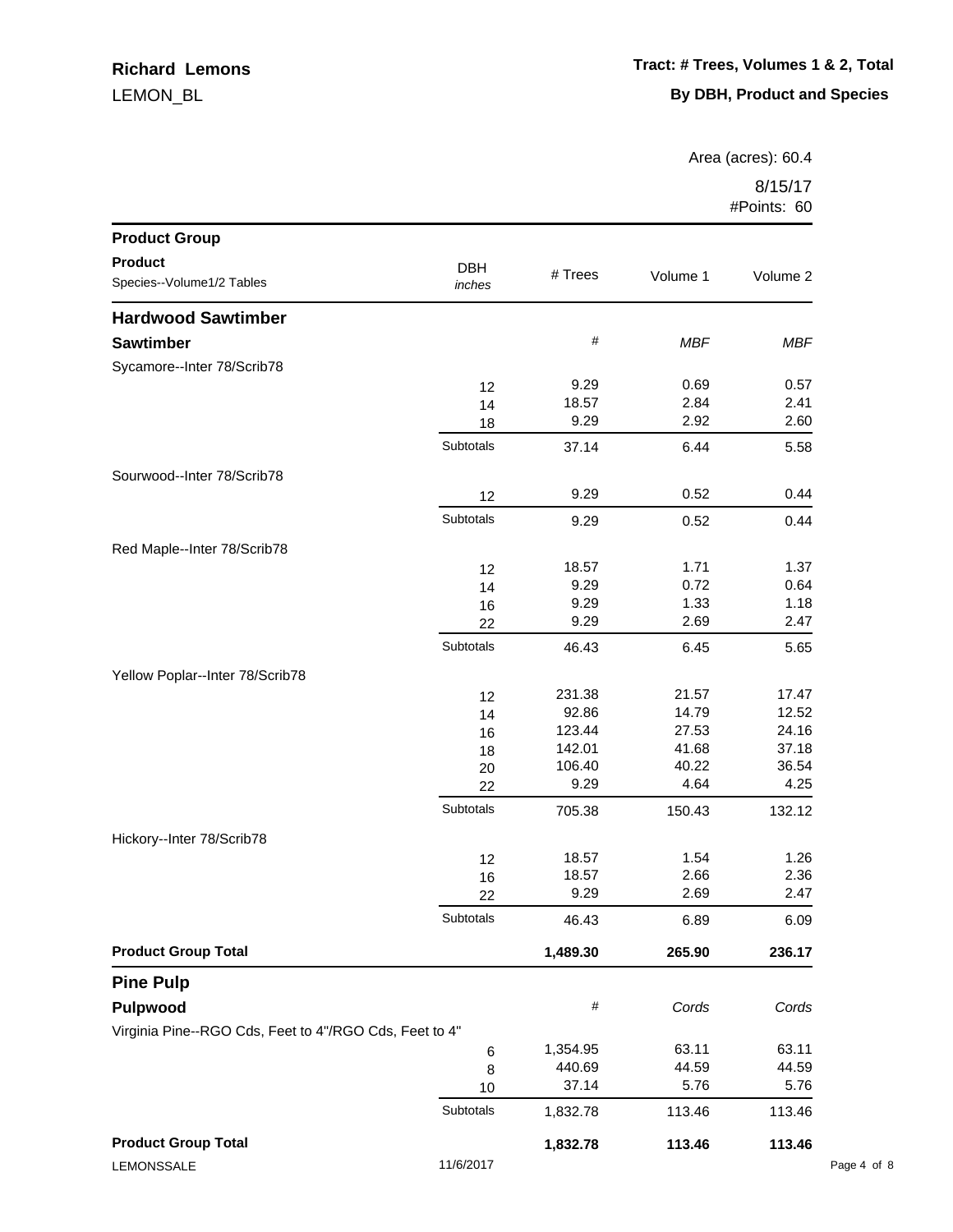| <b>Product Group</b>                        |                      |           |            |            |
|---------------------------------------------|----------------------|-----------|------------|------------|
| <b>Product</b><br>Species--Volume1/2 Tables | <b>DBH</b><br>inches | $#$ Trees | Volume 1   | Volume 2   |
| Virginia Pine Sawtimber                     |                      |           |            |            |
| <b>Sawtimber</b>                            |                      | #         | <b>MBF</b> | <b>MBF</b> |
| Virginia Pine--Inter 78/Scrib78             |                      |           |            |            |
|                                             | 10                   | 195.00    | 10.35      | 7.73       |
|                                             | 12                   | 217.83    | 22.64      | 18.19      |
|                                             | 14                   | 120.71    | 18.03      | 15.31      |
|                                             | <b>Subtotals</b>     | 533.55    | 51.03      | 41.23      |
| <b>Product Group Total</b>                  |                      | 533.55    | 51.03      | 41.23      |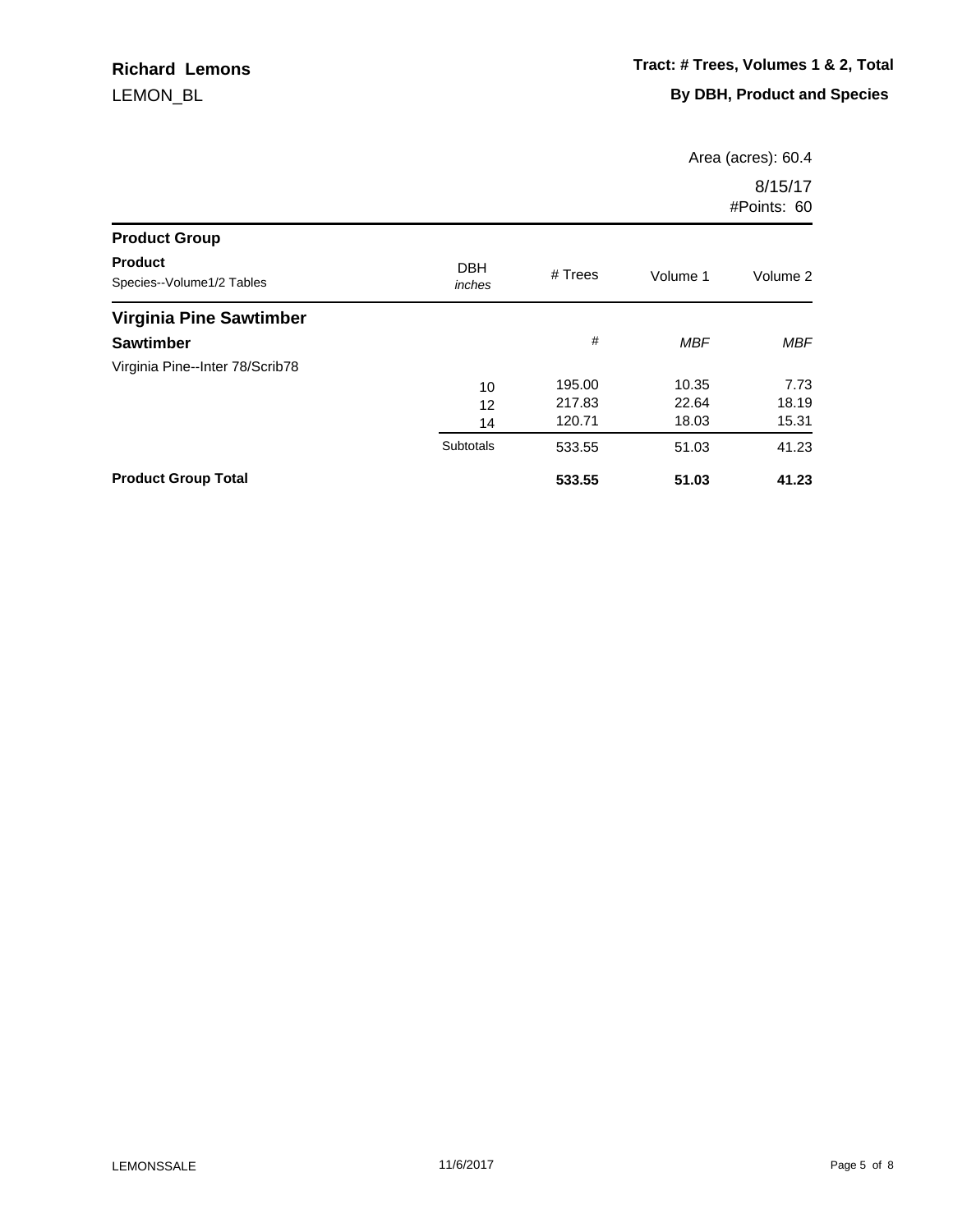|                                             |                      |           |          | Area (acres): 60.4     |
|---------------------------------------------|----------------------|-----------|----------|------------------------|
|                                             |                      |           |          | 8/15/17<br>#Points: 60 |
| <b>Product Group</b>                        |                      |           |          |                        |
| <b>Product</b><br>Species--Volume1/2 Tables | <b>DBH</b><br>inches | # $Trees$ | Volume 1 | Volume 2               |
| .                                           |                      |           |          |                        |

## **Soft Hardwood Pulp**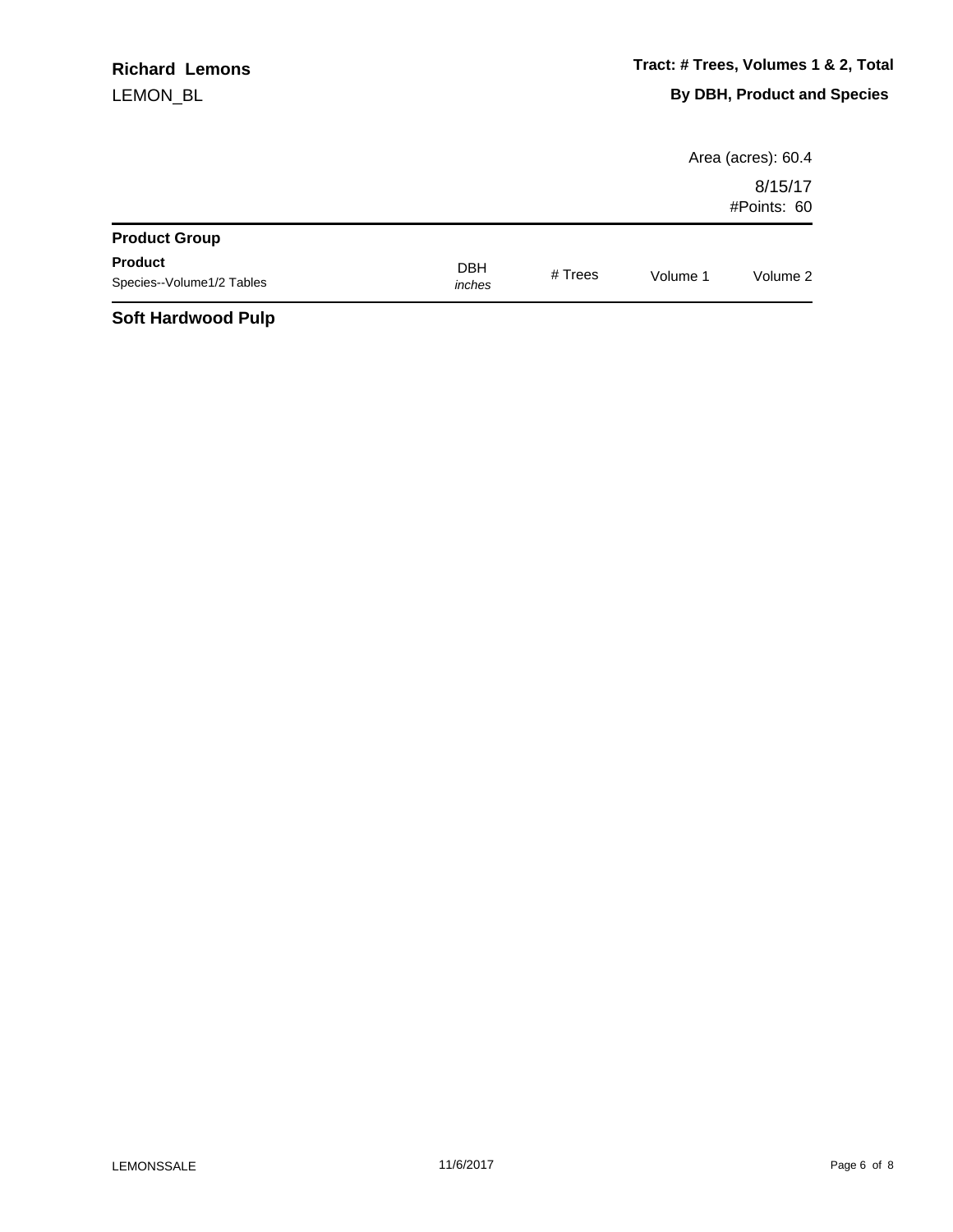| <b>Product Group</b>                                  |            |         |          |          |
|-------------------------------------------------------|------------|---------|----------|----------|
| <b>Product</b>                                        | <b>DBH</b> |         |          |          |
| Species--Volume1/2 Tables                             | inches     | # Trees | Volume 1 | Volume 2 |
| <b>Soft Hardwood Pulp</b>                             |            |         |          |          |
| Pulpwood                                              |            | $\#$    | Cords    | Cords    |
| Black Cherry--RGO Cds, Feet to 4"/RGO Cds, Feet to 4" |            |         |          |          |
|                                                       | 6          | 69.26   | 2.58     | 2.58     |
|                                                       | 8          | 9.29    | 0.56     | 0.56     |
|                                                       | Subtotals  | 78.55   | 3.14     | 3.14     |
| River Birch--RGO Cds, Feet to 4"/RGO Cds, Feet to 4"  |            |         |          |          |
|                                                       | 8          | 41.40   | 2.99     | 2.99     |
|                                                       | 10         | 45.66   | 7.39     | 7.39     |
|                                                       | Subtotals  | 87.06   | 10.38    | 10.38    |
| Beech--RGO Cds, Feet to 4"/RGO Cds, Feet to 4"        |            |         |          |          |
|                                                       | 6          | 27.86   | 1.02     | 1.02     |
|                                                       | 8          | 9.29    | 0.65     | 0.65     |
|                                                       | 10         | 55.71   | 6.50     | 6.50     |
|                                                       | 12         | 9.29    | 1.11     | 1.11     |
|                                                       | Subtotals  | 102.14  | 9.29     | 9.29     |
| Sycamore--RGO Cds, Feet to 4"/RGO Cds, Feet to 4"     |            |         |          |          |
|                                                       | 6          | 9.29    | 0.56     | 0.56     |
|                                                       | 8          | 18.57   | 1.58     | 1.58     |
|                                                       | 10         | 9.29    | 1.67     | 1.67     |
|                                                       | 12         | 9.29    | 1.39     | 1.39     |
|                                                       | Subtotals  | 46.43   | 5.20     | 5.20     |
| Elm--RGO Cds, Feet to 4"/RGO Cds, Feet to 4"          |            |         |          |          |
|                                                       | 6          | 9.29    | 0.46     | 0.46     |
|                                                       | 8          | 9.29    | 0.84     | 0.84     |
|                                                       | Subtotals  | 18.57   | 1.30     | 1.30     |
| Sourwood--RGO Cds, Feet to 4"/RGO Cds, Feet to 4"     |            |         |          |          |
|                                                       | 8          | 18.57   | 1.76     | 1.76     |
|                                                       | 10         | 9.29    | 0.84     | 0.84     |
|                                                       | Subtotals  | 27.86   | 2.60     | 2.60     |
| Ash--RGO Cds, Feet to 4"/RGO Cds, Feet to 4"          |            |         |          |          |
|                                                       | 6          | 9.29    | 0.56     | 0.56     |
|                                                       | 8          | 27.86   | 2.51     | 2.51     |
|                                                       | Subtotals  | 37.14   | 3.06     | 3.06     |